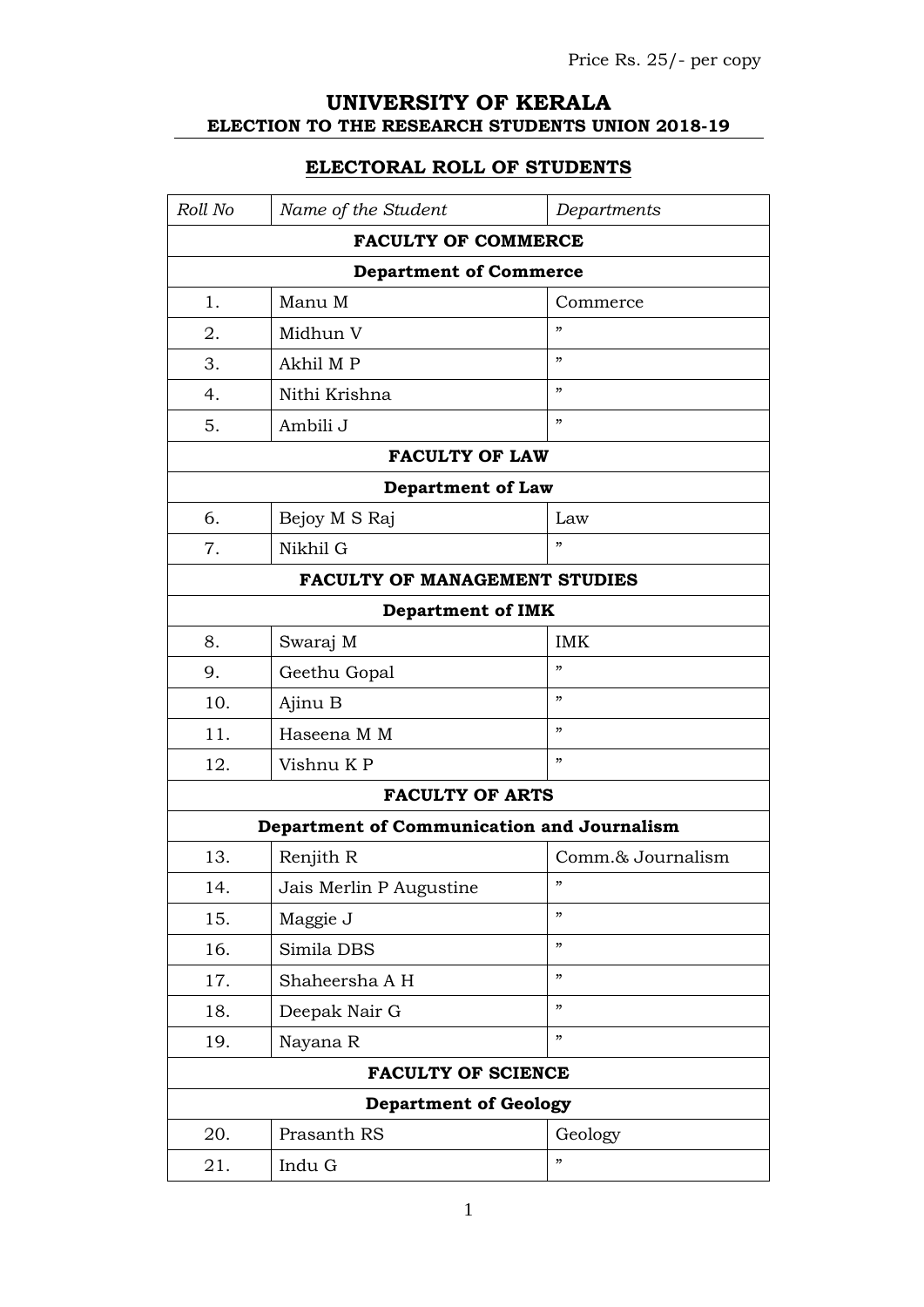| <b>Department of Chemistry</b>            |                                 |                                |
|-------------------------------------------|---------------------------------|--------------------------------|
| 22.                                       | Vidya S                         | Chemistry                      |
| 23.                                       | Nobie V Thomas                  | , 2                            |
| 24.                                       | Shyni S                         | ,                              |
| 25.                                       | Chitra Sekhar V                 | , 2                            |
| 26.                                       | Surya Philip                    | , 2                            |
| 27.                                       | Anjali Devi J S                 | , 2                            |
| 28.                                       | Soorya S                        | , 2                            |
| 29.                                       | Aswathi M                       | , 2                            |
| 30.                                       | Chinthu Sukumar                 | , 2                            |
| 31.                                       | Reshma S                        | , 2                            |
| 32.                                       | Prakash                         | ,                              |
| 33.                                       | Aswathi L V                     | , 2                            |
| 34.                                       | Riyas A S                       | , 2                            |
| 35.                                       | Deepa M J                       | , 2                            |
| 36.                                       | Ameesha                         | ,                              |
| 37.                                       | Sumi R S                        | , 2                            |
| 38.                                       | Soumya Krishnan                 | , 2                            |
| 39.                                       | Athira V S                      | , 2                            |
|                                           | <b>Department of Demography</b> |                                |
| 40.                                       | Abhijith P                      | Demography                     |
| 41.                                       | Sudheesh S                      | ,                              |
|                                           | <b>Department of Physics</b>    |                                |
| 42.                                       | Mahesh A                        | Physics                        |
| 43.                                       | Vidyalalan                      | ,                              |
| 44.                                       | Sibi N                          | , 2                            |
| 45.                                       | Rakhi M                         | , 2, 3                         |
| 46.                                       | Pinku Krishnan                  | , 2                            |
| 47.                                       | Vilesh VL                       | , 2                            |
| 48.                                       | Amritha Krishnan B              | , 2                            |
| 49.                                       | Sariga C Lal                    | , 2                            |
| 50.                                       | Pradeepkumar G                  | , 2                            |
| <b>Department of Statistics</b>           |                                 |                                |
| 51.                                       | Satheendran A S                 | <b>Statistics</b>              |
| Department of Aquatic Biology & Fisheries |                                 |                                |
| 52.                                       | Nisanth H P                     | Aquatic Biology &<br>منعمطمنته |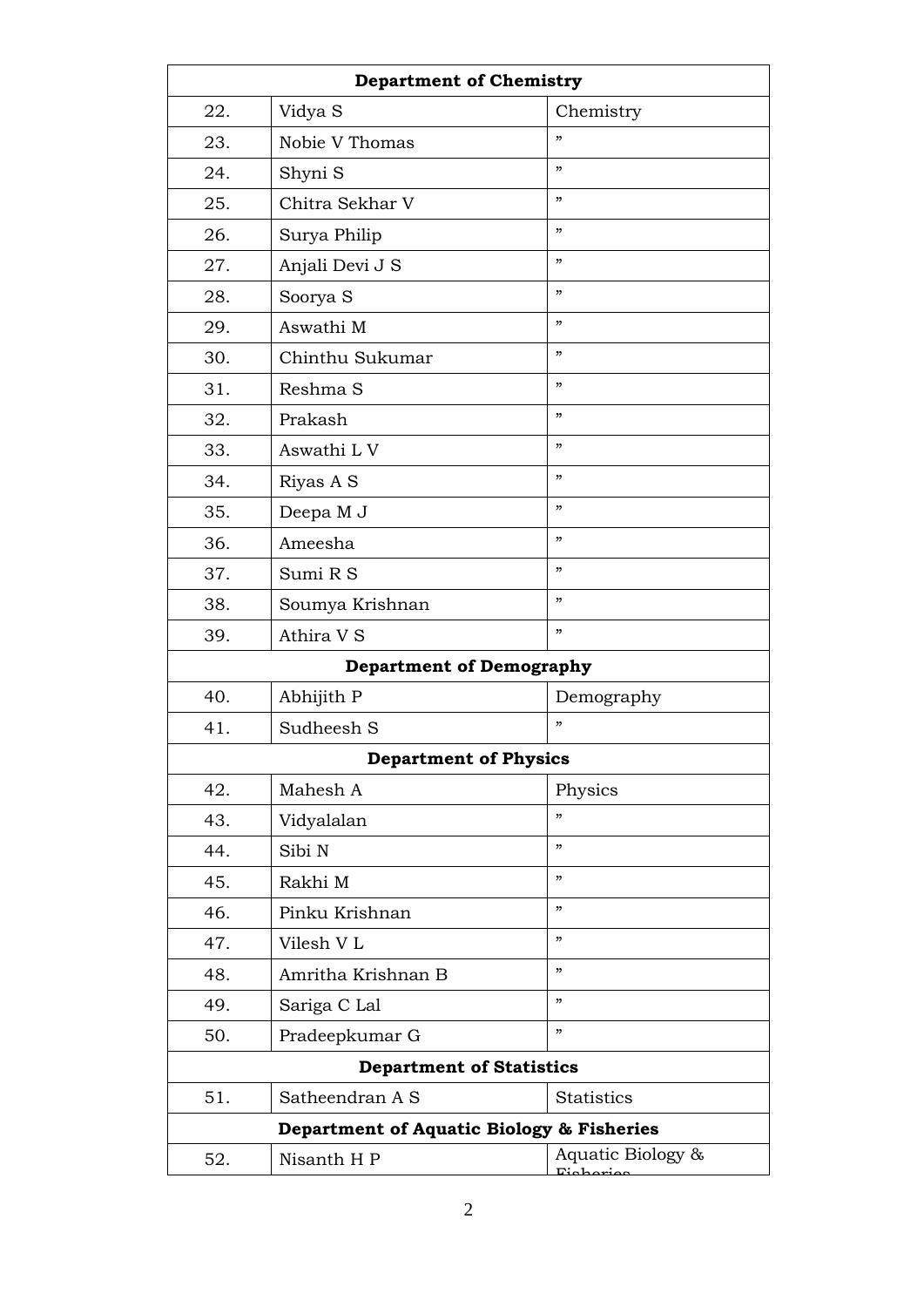| 53.                                | Vishnu Raj R                 | "             |  |
|------------------------------------|------------------------------|---------------|--|
| 54.                                | Riyas A                      | "             |  |
| <b>Department of Bio-chemistry</b> |                              |               |  |
| 55.                                | Lal Preethi                  | Bio-Chemistry |  |
| 56.                                | Kalpana                      | , 2           |  |
| 57.                                | Sivapriya                    | "             |  |
| 58.                                | Jijin R                      | "             |  |
| 59.                                | Vineeth                      | , 2           |  |
| <b>Department of Botany</b>        |                              |               |  |
| 60.                                | Monisha Mohan                | Botany        |  |
| 61.                                | Reshmi G Baby                | "             |  |
| 62.                                | Namitha L H                  | , 2           |  |
| 63.                                | Chitra M G                   | , 2           |  |
| 64.                                | Reshma M Das                 | "             |  |
| 65.                                | Anusha S                     | "             |  |
| 66.                                | Amitha S Chandra             | , 2           |  |
| 67.                                | Riyas C T                    | "             |  |
| 68.                                | Shanu V                      | "             |  |
| 69.                                | Adheena Elsa Johns           | "             |  |
|                                    | <b>Department of Zoology</b> |               |  |
| 70.                                | Anupa K Antony               | Zoology       |  |
| 71.                                | Jaison Jacob Varghese        | "             |  |
| 72.                                | Bobina C V                   | "             |  |
| 73.                                | Sumi S S                     | , 2           |  |
| 74.                                | Sandra B S                   | "             |  |
| 75.                                | Binumon T M                  | "             |  |
| 76.                                | Najeeb S                     | "             |  |
| <b>FACULTY OF ORIENTAL STUDIES</b> |                              |               |  |
| <b>Department of Malayalam</b>     |                              |               |  |
| 77.                                | Sreekanth                    | Malayalam     |  |
| 78.                                | Praveen Raj                  | "             |  |
| 79.                                | Manesh P                     | "             |  |
| 80.                                | Lekshmi Prabha               | "             |  |
| 81.                                | Sarath S Karippal            | "             |  |
| 82.                                | Kasim                        | "             |  |
| 83.                                | Stalin K                     | "             |  |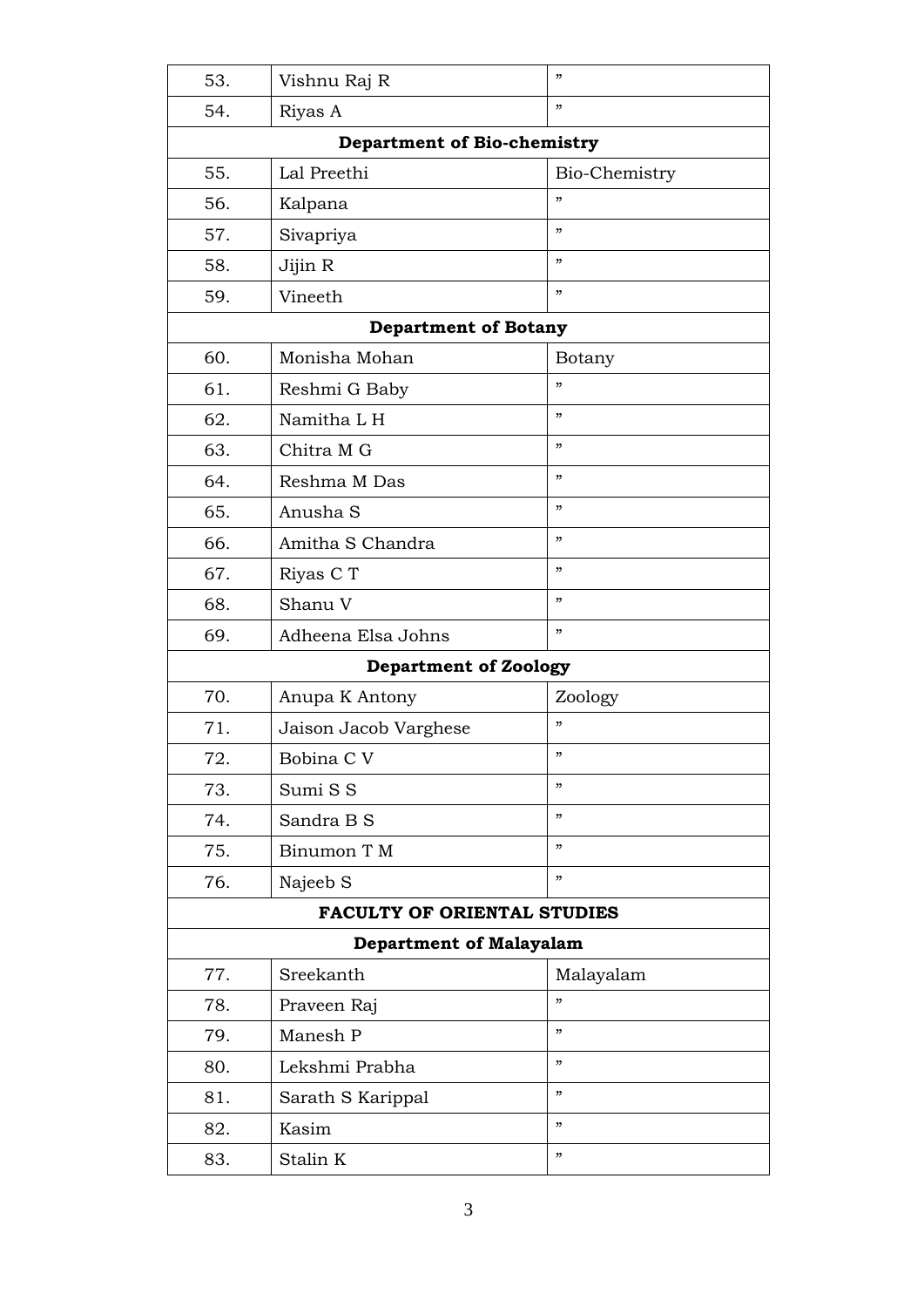| 84.                                                                        | Anilkumar D                      | , 2               |
|----------------------------------------------------------------------------|----------------------------------|-------------------|
| 85.                                                                        | Athira                           | , 2               |
| 86.                                                                        | Krishna Das                      | ,                 |
|                                                                            | <b>Department of Tamil</b>       |                   |
| 87.                                                                        | Prabhaharan K                    | Tamil             |
| 88.                                                                        | Satheesh P                       | "                 |
| 89.                                                                        | Sarojini K                       | ,                 |
|                                                                            | <b>Department of Linguistics</b> |                   |
| 90.                                                                        | Akhiljith B                      | Linguistics       |
| 91.                                                                        | Rahul Gandhi K E                 | "                 |
| 92.                                                                        | Sam Robert                       | , 2               |
| 93.                                                                        | Juhi Jan James                   | , 2               |
|                                                                            | <b>Department of Hindi</b>       |                   |
| 94.                                                                        | Anagha A S                       | Hindi             |
| 95.                                                                        | Heera Chandran                   | , 2               |
| Department of Oriental Research Institute and<br><b>Manuscript Library</b> |                                  |                   |
| 96.                                                                        | Sivakumar C K                    | Tamil             |
| 97.                                                                        | Manjidh Mane K                   | Malayalam         |
| 98.                                                                        | Asha C K                         | , 2               |
|                                                                            | <b>FACULTY OF SOCIAL SCIENCE</b> |                   |
|                                                                            | <b>Department of Archaeology</b> |                   |
| 99.                                                                        | Muhammed Fasalu K                | Archaeology       |
| 100.                                                                       | Soorya P                         | , 2               |
| 101.                                                                       | Arya P                           | , 2               |
|                                                                            | <b>Department of Economics</b>   |                   |
| 102.                                                                       | Manoharan                        | Economics         |
| <b>Department of History</b>                                               |                                  |                   |
| 103.                                                                       | Safeed R                         | History           |
| 104.                                                                       | Chinthu I B                      | , 2               |
| 105.                                                                       | Ashik Pradeep V                  | , 2               |
| 106.                                                                       | Revathy V S                      | ,                 |
| <b>Department of Islamic Studies</b>                                       |                                  |                   |
| 107.                                                                       | Ajmal P A                        | Islamic Studies   |
| <b>Department of Political Science</b>                                     |                                  |                   |
| 108.                                                                       | Arun C Appukuttan                | Political Science |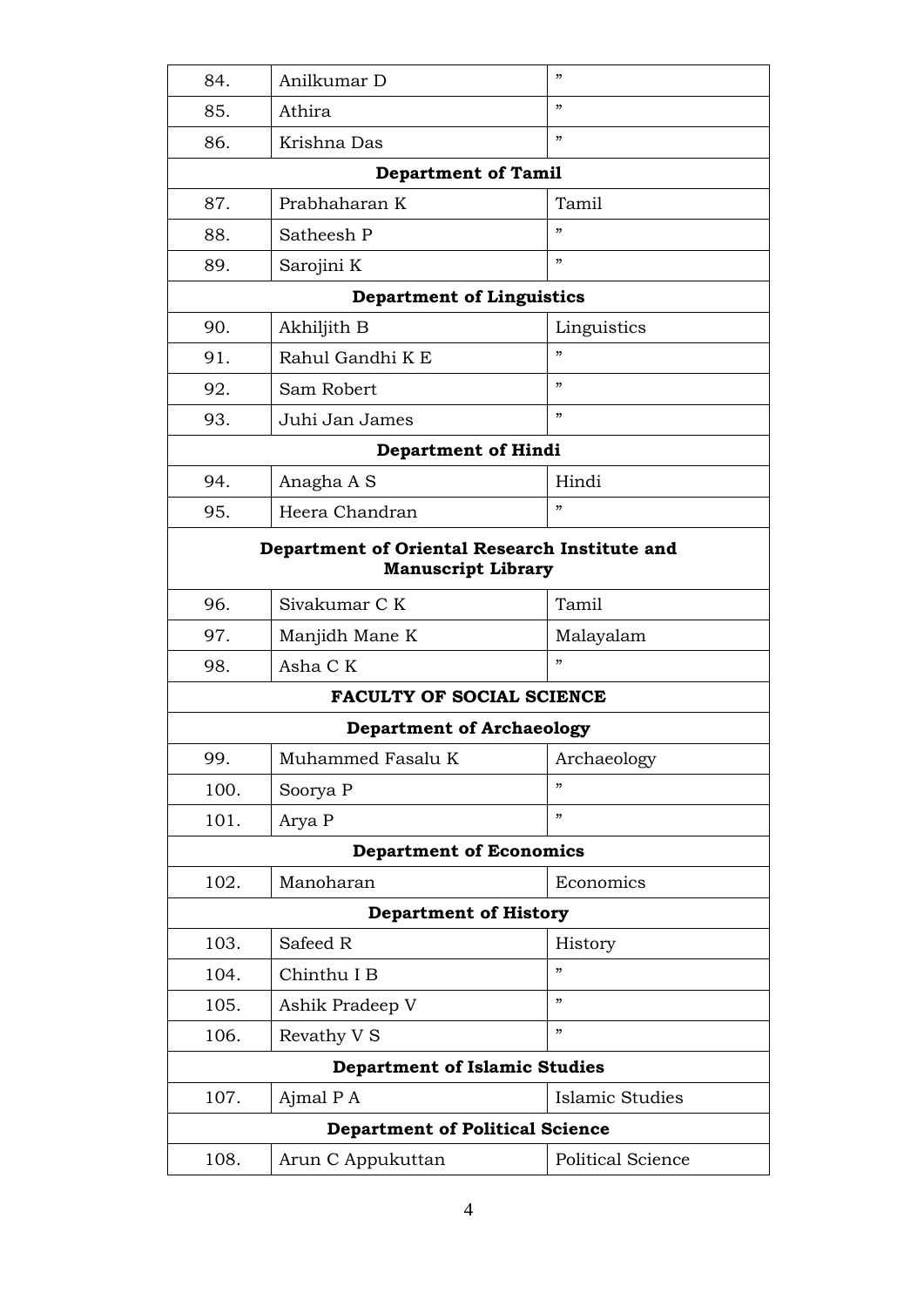| 109.                                                   | Sajin Joseph                                      | "                                                  |
|--------------------------------------------------------|---------------------------------------------------|----------------------------------------------------|
| 110.                                                   | Sharon K Sebastian                                | "                                                  |
| 111.                                                   | Nowfal N                                          | ,                                                  |
|                                                        | Department of History University College, Palayam |                                                    |
| 112.                                                   | Haritha                                           | History                                            |
| 113.                                                   | Sindhu K K                                        | "                                                  |
| 114.                                                   | Ann Mary                                          | ,                                                  |
| 115.                                                   | Sheena C                                          | ,                                                  |
| 116.                                                   | John Williams                                     | , 2                                                |
| 117.                                                   | Aswathy S                                         | , 2                                                |
|                                                        | <b>FACULTY OF APPLIED SCIENCE</b>                 |                                                    |
|                                                        | <b>Department of Computer Science</b>             |                                                    |
| 118.                                                   | Nirmal S Nair                                     | Computer Science                                   |
| 119.                                                   | Vidhya M                                          | , 2                                                |
| 120.                                                   | Ajesh T                                           | "                                                  |
| 121.                                                   | Suji Gopinath                                     | ,                                                  |
| <b>Department of Futures Studies</b>                   |                                                   |                                                    |
| 122.                                                   | Arun A                                            | <b>Futures Studies</b>                             |
| 123.                                                   | P R Geetanjali                                    | , 2                                                |
| 124.                                                   | Lekshmi Kamal K S                                 | , 2                                                |
|                                                        | <b>Department of Opto Electronics</b>             |                                                    |
| 125.                                                   | Saritha Devi H V                                  | Opto Electronics                                   |
| 126.                                                   | Swapna S                                          | "                                                  |
| 127.                                                   | Soumya S                                          | ,                                                  |
| 128.                                                   | Vimal Raj                                         | ,                                                  |
| 129.                                                   | Riya Sebastian                                    | , 2                                                |
| Department of Computational Biology and Bioinformatics |                                                   |                                                    |
| 130.                                                   | Sneha Ramrao Limbgaonkar                          | <b>Computational Biology</b><br>and Bioinformatics |
| 131.                                                   | Suma L S                                          | , 2                                                |
| 132.                                                   | Aswathy T R                                       | ,                                                  |
| 133.                                                   | Saleema Y                                         | ,                                                  |
| 134.                                                   | Arya K R                                          | , 2                                                |
| 135.                                                   | Saraswathy V                                      | , 2                                                |
| 136.                                                   | Rani J R                                          | , 2                                                |
| 137.                                                   | Shanitha A                                        | "                                                  |
| <b>Department of Environmental Science</b>             |                                                   |                                                    |